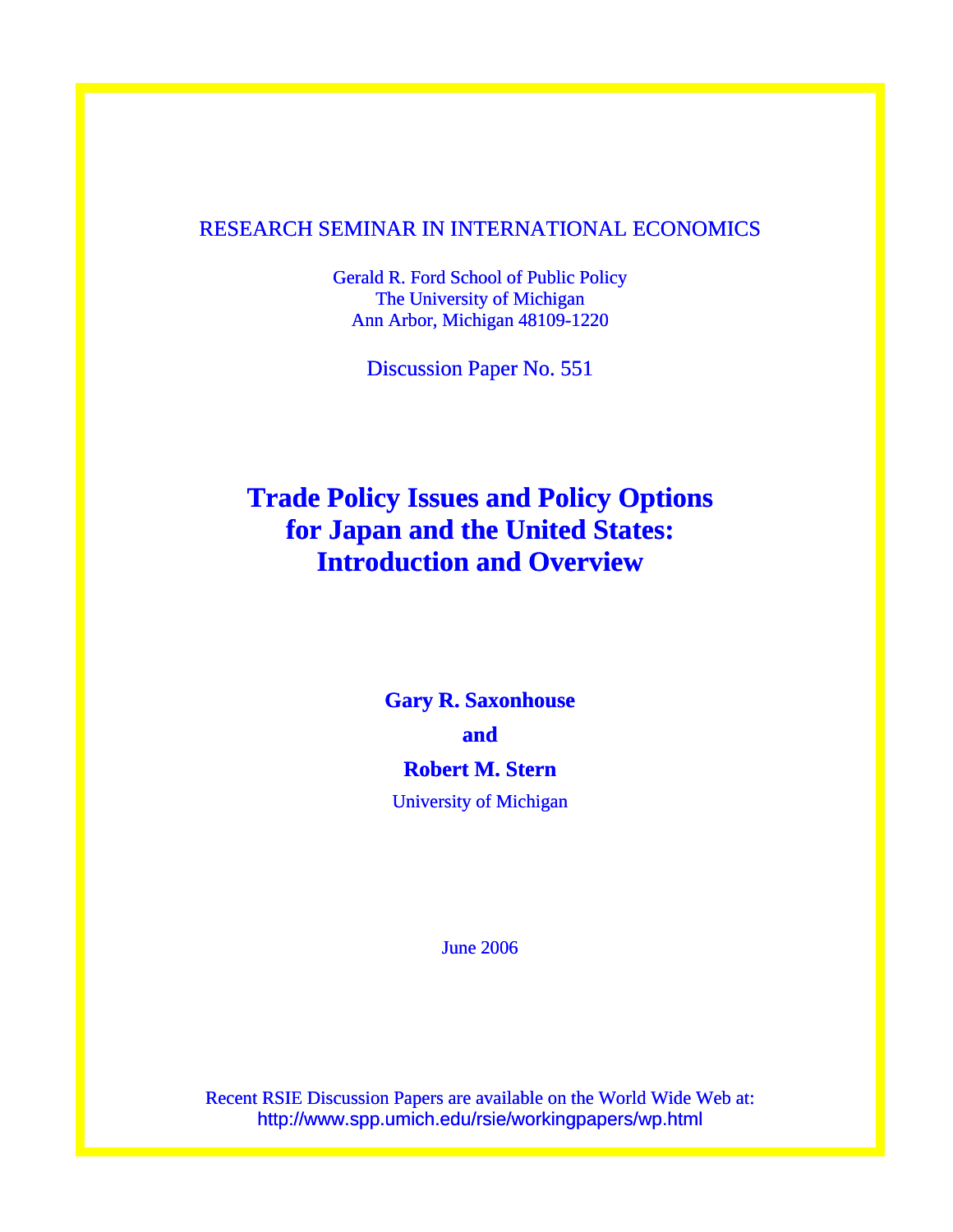## TRADE-POLICY ISSUES AND POLICY OPTIONS FOR JAPAN AND THE UNITED STATES

Introduction and Overview

*Gary R. Saxonhouse and Robert M. Stern[1](#page-1-0)*

#### 1. INTRODUCTION

Since January 2002, the WTO members have been engaged in discussions and meetings designed to achieve agreement on the important negotiating issues that comprise the Doha Development Agenda (DDA). These issues include: reductions of import tariffs on manufactured goods; reductions in agricultural import tariffs, export subsidies, and domestic support measures; liberalization of barriers to trade in services; anti-dumping and safeguards measures; intellectual property rights (IPR) protection; dispute settlement; and the implementation of the (1994) Uruguay Round Agreements. In July 2004, the WTO member countries agreed on a framework that is intended to provide the basis for DDA negotiations. However, the long delay in the conclusion of the Uruguay Round, and the long and contentious negotiations that were required before the DDA framework for future negotiations, have led many countries to actively pursue regional and bilateral free trade agreements even as they continue to be involved in efforts to forge a multilateral trade agenda at WTO. Since 2000 Japan has already signed a bilateral FTA with Singapore and is actively considering FTAs with a variety of other countries. The United States has also recently negotiated several bilateral FTAs and is actively pursuing a number of others.

The symposium that follows includes papers that analyze a number of the issues that are likely to play a key role in the DDA negotiations.<sup>[2](#page-1-1)</sup> These issues are analyzed from the

 $\overline{a}$ 

<span id="page-1-0"></span><sup>&</sup>lt;sup>1</sup> GARY R. SAXONHOUSE and ROBERT M. STERN are from the University of Michigan.

<span id="page-1-1"></span> $2$  This symposium includes a group of policy-oriented papers that were presented and critiqued at a conference in Tokyo on May  $22^{nd}$  –  $23^{rd}$ , 2004. This conference was sponsored by Japan Foundation's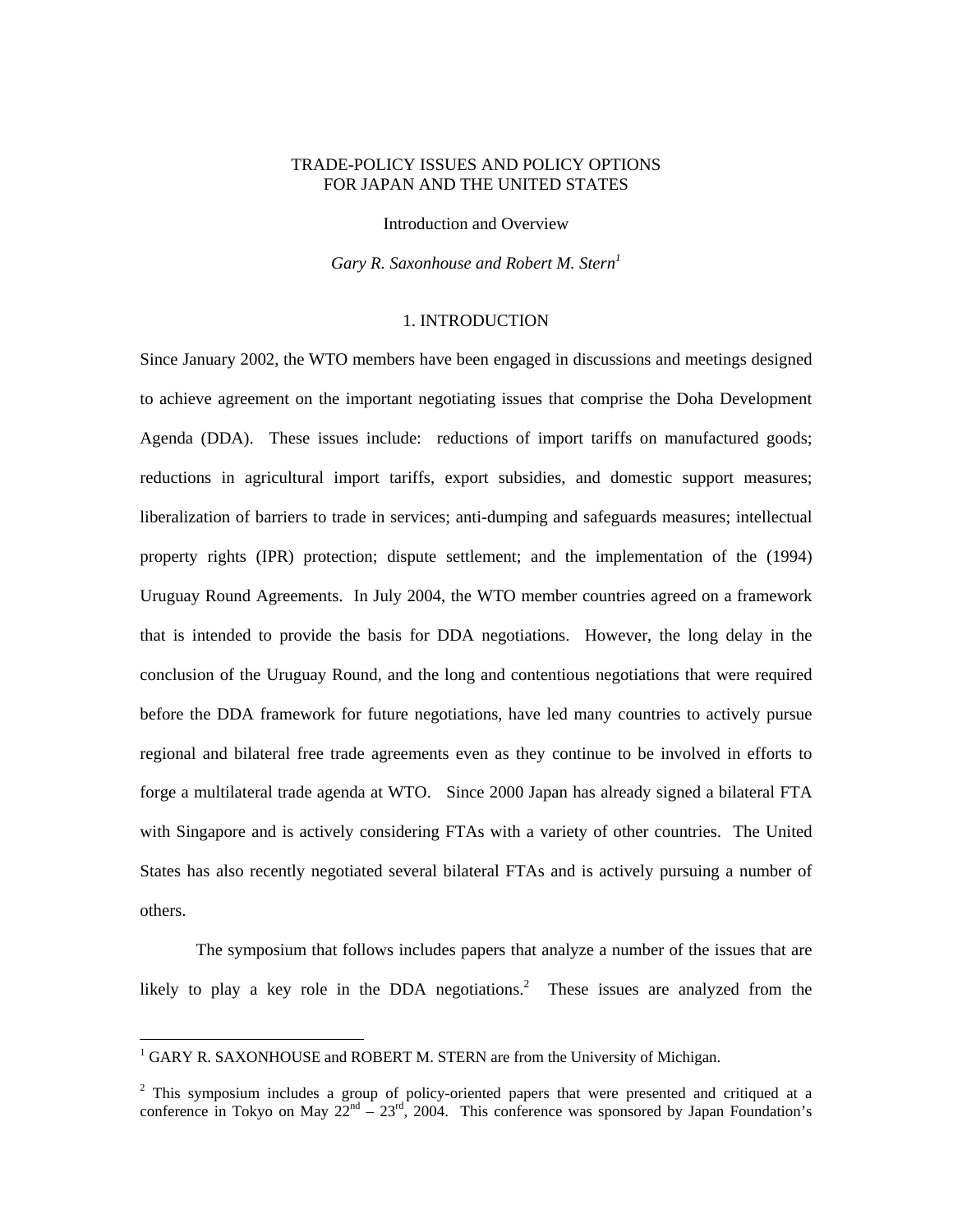perspective of US-Japanese economic relations. In these papers the economic effects of the WTO negotiating options available to both countries are explored. A final paper examines the important issues raised by the FTAs that have or will soon be negotiated by the United States and Japan, including in particular the economic effects that the arrangements will have on those two trading giants, other member countries and non-member countries, and the extent to which the FTAs may undermine the momentum towards and the potential benefits of a successful conclusion of the WTO DDA multilateral negotiations. Brief summaries of the trade policy papers are provided in the following section after which we will offer some concluding remarks on Japan's role in the WTO and in the Doha Development Agenda multilateral trade negotiations

### 2. OVERVIEW

In his paper, "Failure of the WTO Ministerial Conference at Cancun: Reasons and Remedies," Robert Baldwin notes that the breakdown of the 2003 Ministerial Conference in Cancun, Mexico and the only modest progress made since then in carrying out meaningful trade-liberalizing negotiations in the Doha Development Round is a disturbing indication of the fragility of the existing institutional arrangements for settling trade disputes and promoting the further liberalization of world trade. He first discusses four general developments in the world trading system that have made it increasingly difficult in recent years for nations to reach multilateral agreements aimed at further liberalizing international trade, namely: (1) the increased technical complexity and disruptive domestic economic effects of the issues being negotiated; (2) the shift in relative bargaining power among the negotiating participants in favor of the developing countries; (3) the proliferation of bilateral and regional free trade agreements in contrast to multilateral agreements, and (4) the increased emphasis on achieving "fairness" rather than reciprocity in trade liberalization.

Center for Global Partnership. Another group of papers from this conference will be published in the June 2005 *Journal of the Japanese and International Economies.*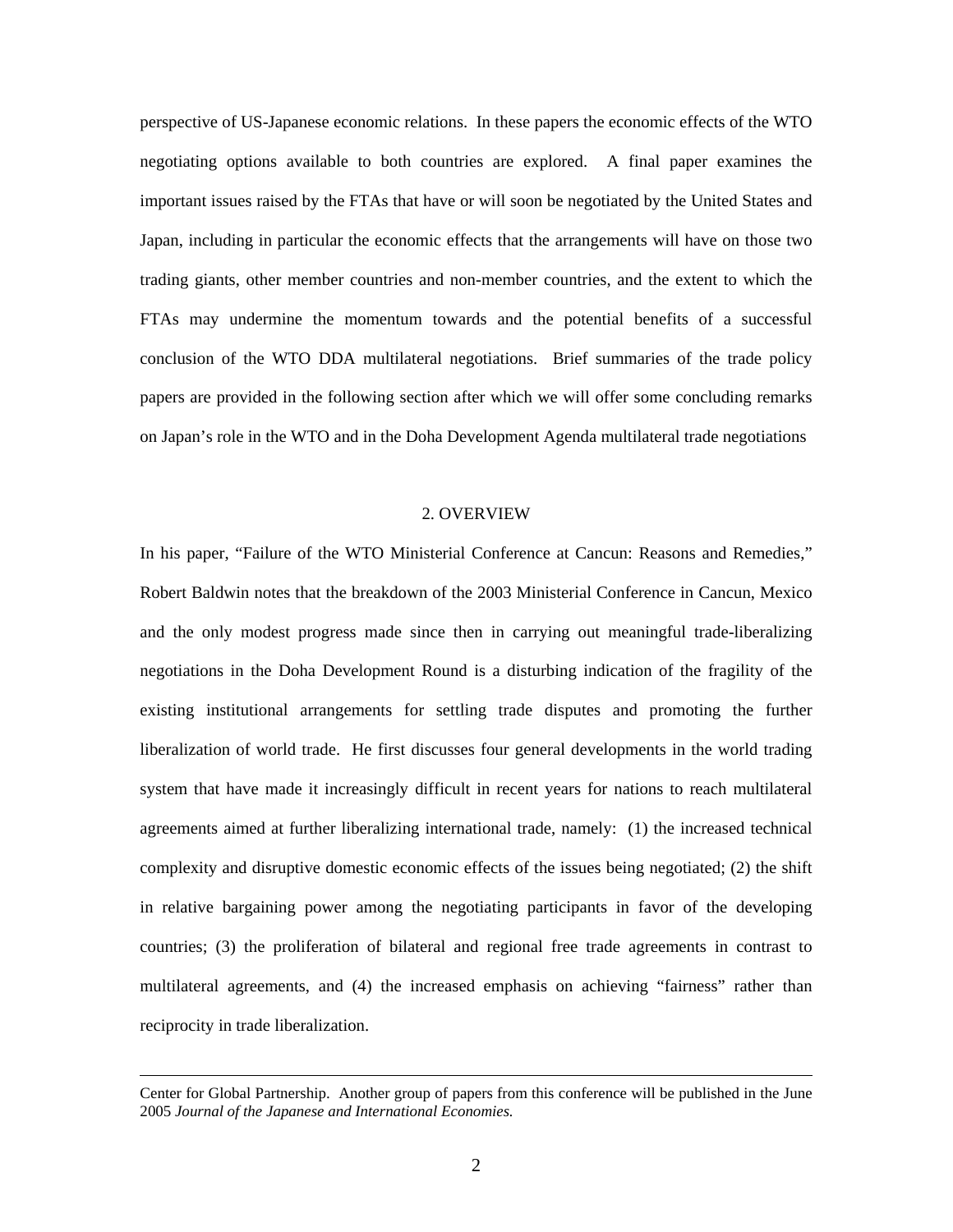Baldwin then examines differences in the negotiating positions of the WTO members on the major specific negotiating subjects of the Doha Round, such as new rules covering investment, competition policy, government procurement policy, and trade facilitation (the socalled Singapore issues); agricultural liberalization; changes in antidumping and countervailing duty rules; the tariff-cutting rule to increase access to nonagricultural markets, and further liberalization in the services sector. Finally, he considers the possibilities of reaching acceptable balances of concessions and gains for such key participants as the Group of 20 developing countries, the European Union, the United States, and other industrial countries.

Baldwin's general conclusions are that achieving a balance of gains and concessions for all participants does seem feasible if a more limited agenda is pursued than outlined in the Doha Ministerial Declaration. But the major developed-country trading powers must also recognize that the new bargaining power of the developing countries means that the negotiating goals of the developing countries must be given much more consideration if the negotiations are to come to a successful conclusion. At the same time, the developing countries must appreciate that a successful negotiation is not possible by simply applying concepts of "fairness" to establish new rules.

The paper by Masahoshi Honma, "WTO Negotiations and Other Agricultural Trade Issues in Japan," examines the current stage of WTO negotiations on agriculture and discusses the issues of greatest concern to Japan. These issues include the multi-functionality of agriculture, food security and safety, and tariff peaks. Honma also discusses agricultural issues in free trade area (FTA) negotiations relating to Japan. He examines in particular the proposed FTA between Japan and Korea as a model for further negotiations with other Asian countries especially.

With regard to Japan's domestic agricultural policies, Honma stresses that: (1) structural reform in Japanese agriculture is essential to promote the WTO agricultural negotiations and to make negotiations on FTAs more effective and prompt; (2) Japan must consider various measures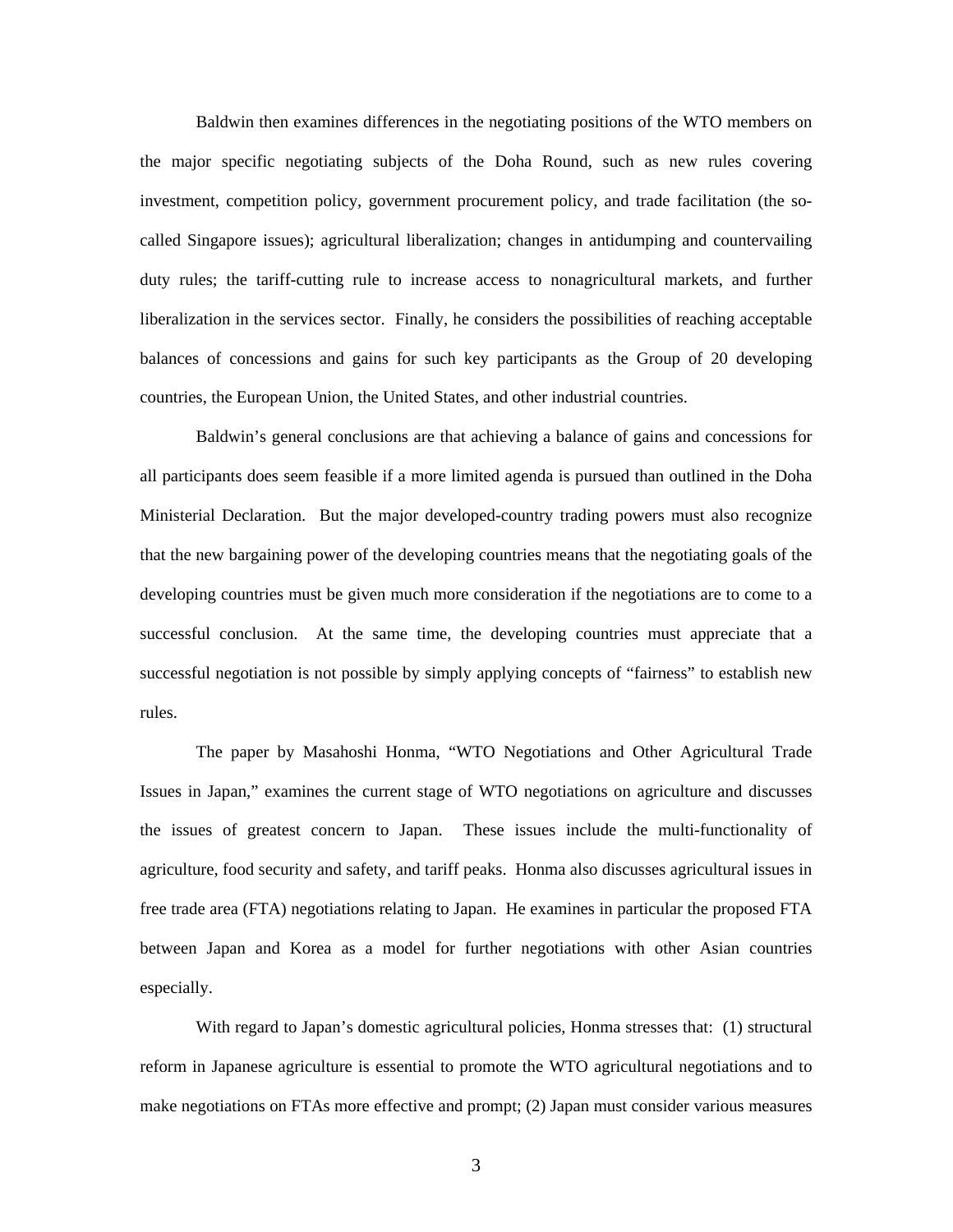to increase the investment of capital from outside agriculture and the accumulation of new human capital; (3) there should be increased market competition in Japanese agriculture so that productive resources can be better concentrated in efficient farms and farm businesses, through various developments in management, instead of adherence to farming by family-farms. On international issues, he notes that it may be desirable to establish an international forum, particularly among Asian countries, to discuss important agricultural issues in the region. This forum should consider not only agricultural tariff reductions, but also sanitary and phyto-sanitary (SPS) measures that might be addressed in working toward a broader FTA in Asia. Honma suggests that this forum might be called "Agricultural Partnership in Asia." The objective would be for Japan to play a strong leadership role in seeking wider cooperation on agricultural policies and agricultural resource management together with potential FTA partners in the Asian region.

Keith Maskus in his paper, "Intellectual Property Rights in Agriculture and the Interests of Asian-Pacific Economies," describes recent and ongoing processes of technological change in agriculture, which has become a highly R&D-intensive sector in many countries in the Asia-Pacific region. He also considers the role of various forms of intellectual property rights (IPRs) in promoting such technological changes and in affecting their diffusion through the region. A central part of his discussion is a review of how these various IPRs operate and are protected in major economies of the region.

Maskus then turns to an assessment of the economic interests of key countries, including the United States, Canada, Australia, China, Japan, and the Republic of Korea, in global and regional policy evolution in agricultural IPRs. These interests are a mix of comparative advantage in farming, which is quite distinctive among these countries, and the technological basis of production, which is more convergent. A review of available measures of innovation in the region suggests that all of these economies are active in developing new agricultural technologies, although there is considerable specialization in the types of processes developed.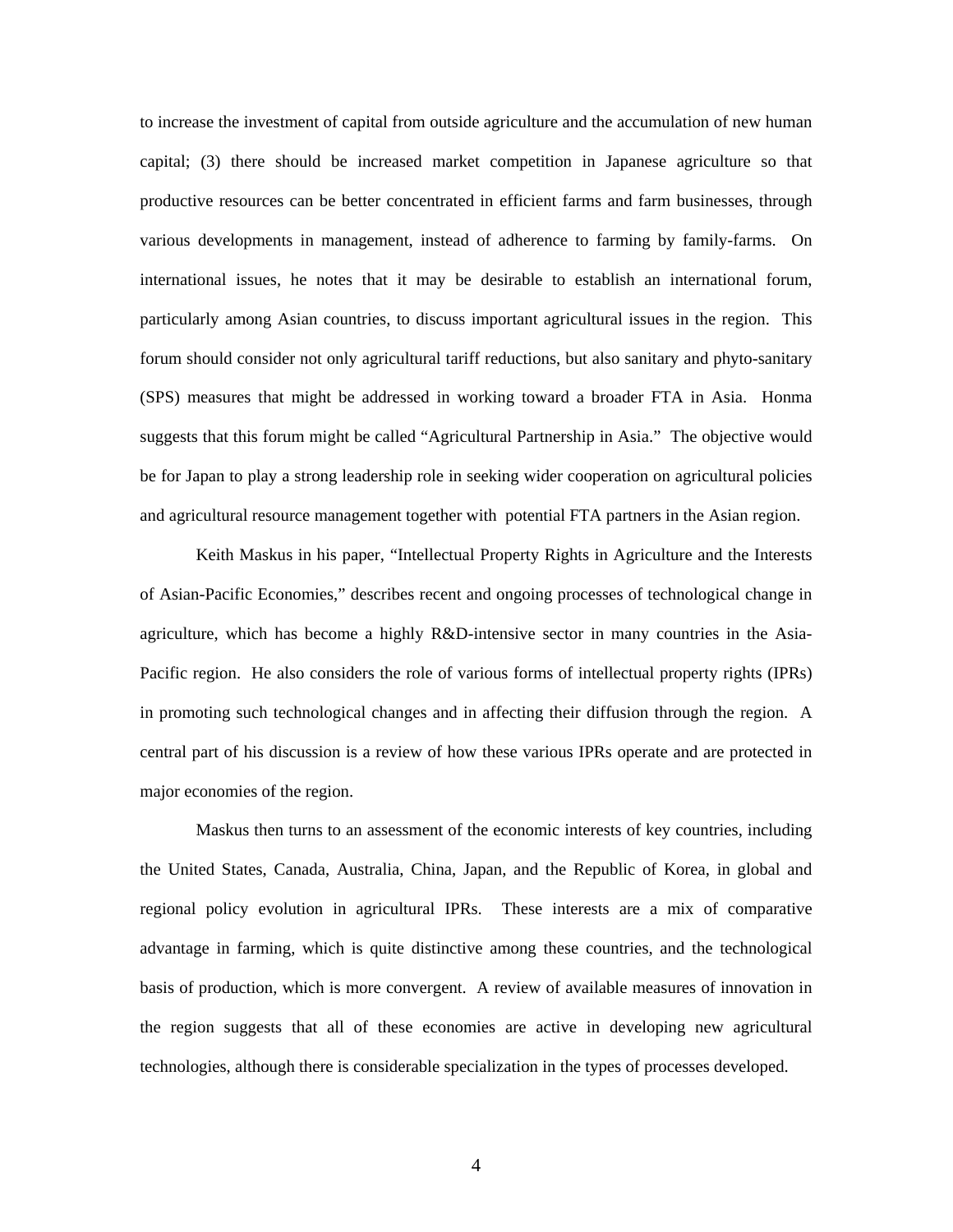Given this mix of divergence in comparative costs and convergence in technology interests, Maskus notes the difficulty in describing sharply the preferences these economies are likely to have in continued globalization of agricultural IPRs. However, his analysis points to some areas in which countries may continue to specialize -- thereby retaining the ability to remain in specific areas of farming --- and other fields in which international collaboration may be sensible.

New international arrangements on competition policy and antidumping, on the one hand, divide the US from Japan and Europe, and, on the other, East Asia from the rest of the world. These issues have hamstrung multilateral negotiations in the past, and are likely to complicate negotiations in the future. Thomas Prusa, in "East-Asia's Antidumping Problem," examines the growth of antidumping (AD) actions initiated against and by East Asian countries, which have been the leading targets of antidumping investigations for more than 30 years and, in fact, are subject to a disproportionate share of AD actions. AD is a serious problem for East Asia and the extent of the abuse towards East Asia has not been well recognized in previous studies.

Two findings emerge from Prusa's review of AD disputes. First, over the past 25 years the East Asian economies – Japan, Indonesia, South Korea, Malaysia, Philippines, Singapore, Thailand, China-Taiwan, and China-PRC – have been subject to an extraordinarily large number of AD actions and have accounted for most of the worldwide growth in AD actions. Thus, East Asian countries accounted for about one-third of all AD actions during the 1980s, more than 40% of all AD actions during the 1990s, and almost 50% of all AD actions in recent years. Prusa's analysis suggests that the growth of AD has largely come at the expense of East Asian countries. Secondly, the data also suggest that East Asian countries have largely shunned the use of AD. Historically, East Asian countries have accounted for less than 5% of AD filings worldwide. In contrast, with almost all other countries, such restraint is highly unusual.

More formal statistical methods confirm Prusa's findings. After controlling for factors that might influence filings such as the exchange rate and trade volume, Prusa finds that East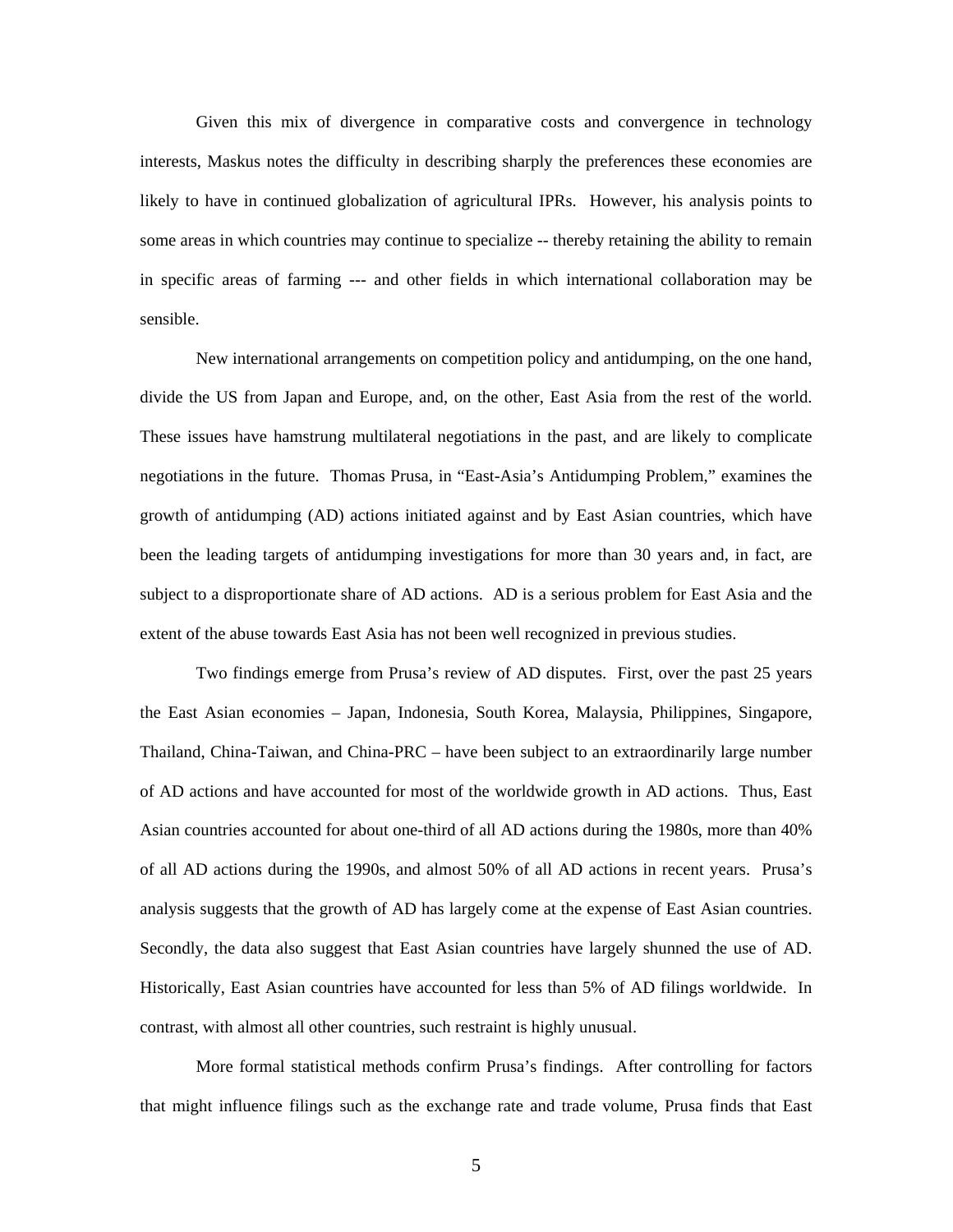Asian countries are subject to about twice as many cases as compared either to North American or Western European countries. Moreover, he finds that the trend in filings against East Asian countries is increasing, meaning that in recent years the propensity for countries to direct their AD filings against East Asian countries is growing. In interpreting his results, Prusa considers whether the growing intensity of using AD against East Asia is driven by actions directed at China-PRC. He finds, however, a rising propensity, even excluding China-PRC from the analysis. Looking from the other side of AD actions, Prusa finds that North American countries file more than six times as many actions as do East Asian countries, holding other factors constant. On either side of the AD process, East Asian countries thus definitely stand out as outliers.

Safeguards actions are an alternative to AD for coping with import competition within the WTO framework. In "An Evaluation of Japan's First Safeguards Actions," Arata Kuno notes that Japan has been one of the major GATT/WTO member countries with relatively little experience in implementing protectionist measures. But, in April 2001, for the first time in its history, Japan invoked provisional safeguard measures against imports of Welsh onions, Shiitake mushrooms and Tatami mats mainly from China. Kuno reviews and evaluates the chain of events regarding these safeguard actions, and he considers the means by which Japan might be able to deal with its "trilemma" policy problem involving how to coordinate the promotion of trade liberalization, the administration of WTO-consistent safeguards, and responses to domestic political demands for protection.

Kuno reviews the theoretical rationale for implementing safeguard measures and counterarguments against these measures. He also discusses the economic circumstances in which Japan implemented the safeguard measures and evaluates these measures critically from the standpoint of economic efficiency and the political economy interests involved. He recommends that the aforementioned "trilemma" policy problem can be best addressed by means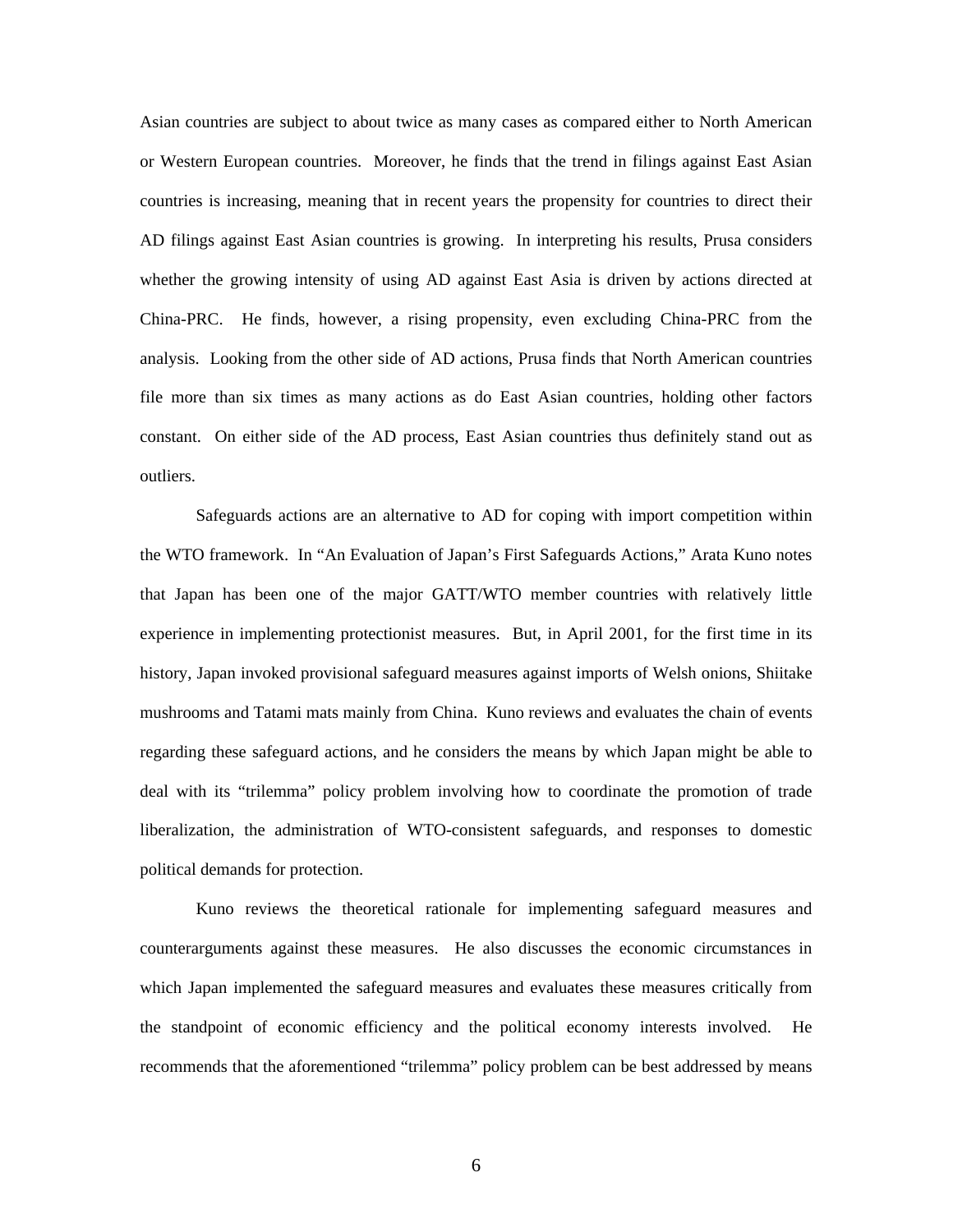of the introduction of a domestic program to provide adjustment assistance to ameliorate the displacement resulting from import surges.

Ichiro Araki, in his paper, "The Evolution of Japan's Aggressive Legalism," characterizes "aggressive legalism" as the use of WTO multilateral trade rules and processes as the chief framework for dealing with disputes with trade partners. He notes that Japan's use of the dispute settlement mechanism since the formation of the WTO in 1995 is a marked departure from its past practice of favoring bilateral, non-legal settlement of trade disputes. However, on closer examination, he suggests that, while Japan has been moderately active in using the WTO dispute settlement process for resolving its trade disputes, it behaves more like a country that resorts to surgical strikes on selected targets, usually the United States, under a powerful cover of actions taken jointly especially with the European Community. In comparison with Japan, Araki notes that Korea's attitude in using the WTO dispute settlement mechanism appears to be more aggressive.

Araki further observes that the Japanese Ministry of Economy, Trade and Industry (METI) may not be content with the status quo and may wish to bolster its aggressiveness in the WTO dispute settlement mechanism. But he suggests that METI may face an uphill battle, especially because of the difficulty facing trade officials in Japan arising from the lack of a national system for registering WTO complaints that is open to any citizens or firms, similar to Section 301 of the U.S. Trade Act of 1974 or the European Trade Barriers Regulation. Nonetheless, in the historical context, he concludes that Japan is far more aggressive than in the past in utilizing the rules of the GATT/WTO to advance its national interests, and that it is unlikely, notwithstanding the contentious safeguards case described in Kuno's paper, ever to resort to bilateral actions or the imposition of grey-area measures.

In their paper, "The Menu of U.S.-Japan Trade-Policy Options," Drusilla K. Brown, Kozo Kiyota, and Robert Stern (BKS) use the Michigan Computational General Equilibrium (CGE) Model of World Production and Trade to calculate the aggregate welfare and sectoral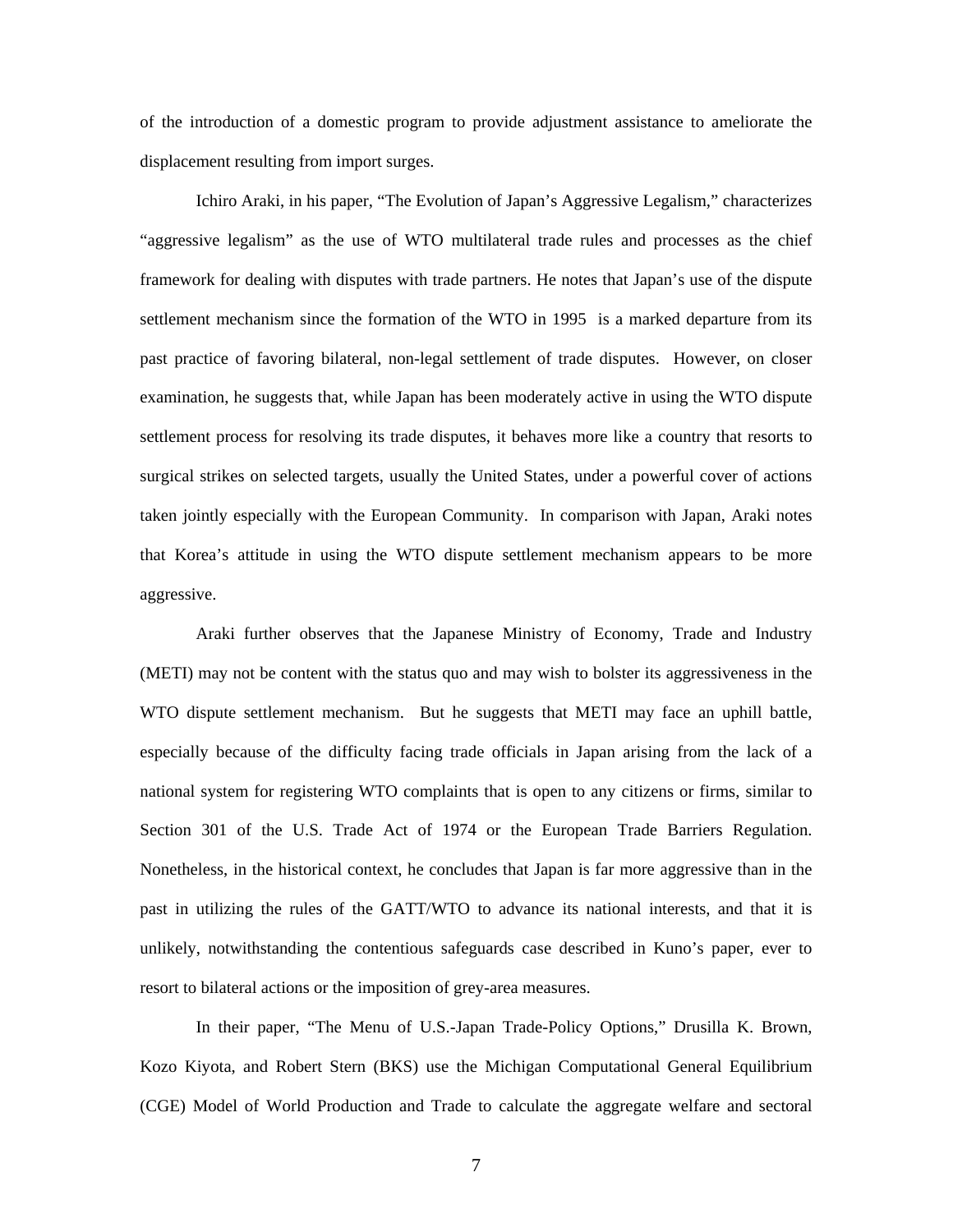employment effects of the menu of U.S.-Japan trade policies. The menu of policies encompasses the various preferential U.S. and Japan bilateral and regional free trade agreements (FTAs) negotiated and in process, unilateral removal of existing trade barriers by the two countries, and global (multilateral) free trade. The U.S. preferential agreements include the FTAs approved by the U.S. Congress with Chile and Singapore in 2003, those negotiated in 2003-04 with Central America, Australia, and Morocco and receiving Congressional approval in 2004, and prospective FTAs with the Southern African Customs Union (SACU), Thailand, and the Free Trade Area of the Americas (FTAA). The Japanese preferential agreements include the bilateral FTA with Singapore signed in 2002 and prospective FTAs with Chile, Indonesia, Korea, Malaysia, Mexico, Philippines, and Thailand.

The welfare impacts of the FTAs on the United States and Japan are shown to be rather small in absolute and relative terms. The sectoral employment effects are also generally small in the United States and Japan, but vary across the individual sectors depending on the patterns of the bilateral liberalization. The welfare effects on the FTA partner countries are mostly positive though generally small, but there are some indications of potentially disruptive employment shifts in some partner countries. There are indications of trade diversion and detrimental welfare effects on nonmember countries for some of the FTAs analyzed. Data limitations precluded analysis of the welfare effects of the different FTA rules of origin and other discriminatory arrangements.

In comparison to the welfare gains from the U.S. and Japan bilateral FTAs, the gains from both unilateral trade liberalization by the United States, Japan, and the FTA partners, and from global (multilateral) free trade are shown to be rather substantial and more uniformly positive for all countries in the global trading system. BKS note that the U.S. and Japan FTAs are based on "hub" and "spoke" arrangements, and they depict graphically how the spokes emanate out from the hubs in different and often overlapping directions. The patterns of spokes thus suggest that the complex of the U.S. and Japanese bilateral FTAs reflect distortions of the global trading system. They conclude that these distortions resulting from preferential arrangements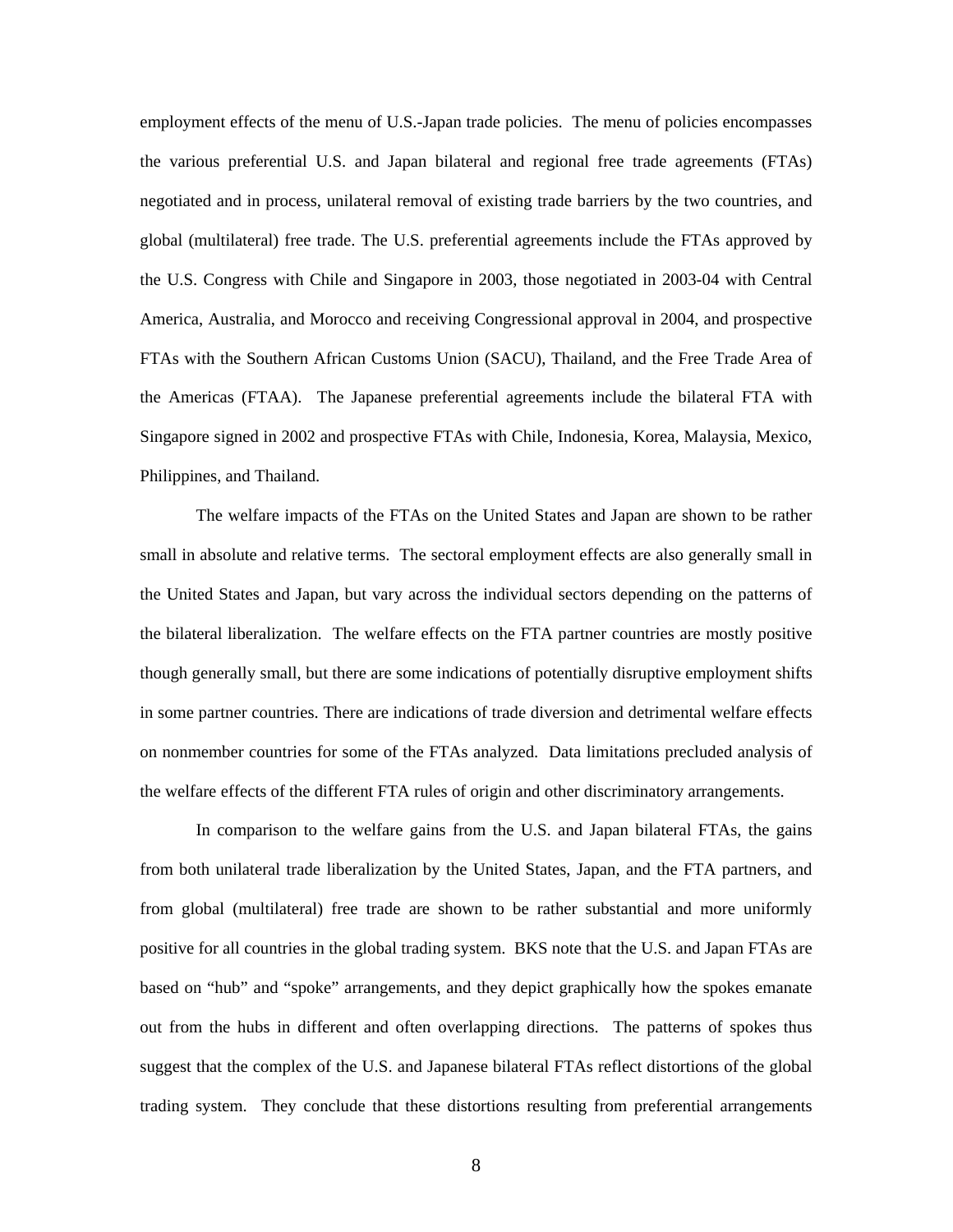could be eroded or eliminated by means of multilateral trade liberalization, as in the current Doha Development Agenda negotiations.

#### 3. JAPAN AND THE MULTILATERAL TRADING SYSTEM

Japan's role in the multilateral negotiations that have shaped the international trading system have never been commensurate with its large share of global GDP and global trade. For decades these negotiations have been dominated by the United States and Western Europe. It was only at the very late stages of the Uruguay Round that Japanese negotiators began to exhibit the skill, experience, and capacity for alliance-building that allowed them to play a central role in resolving a number of important outstanding issues.

Japan's coming of age in economic diplomacy has been quickly upstaged by still newer actors, first in Seattle in 1999, and more significantly in Cancun in 2003. At Cancun, developing countries led by Brazil, China, and India were able to scuttle the meeting in a manner almost unimaginable a decade before. As Baldwin notes, to the extent that developing countries demand the reduction of agricultural subsidies and the lowering of import barriers, it is difficult for Japan to make common cause with them. The decline in the potential power of Japanese agriculture has lagged by many decades its decline in economic power. Rationalization of agricultural policy of the sort recommended by Honma and Maskus will be necessary before Japan is able to be a diplomatic bridge in the Doha Round between the developing countries, the European Union, and the United States.

Perhaps no country has benefited more than Japan has from the reconstruction and elaboration in the second half of the twentieth century of the international trading system. The multilateral lowering of tariff and non-tariff barriers decade after decade has allowed Japan to receive significant gains from the global division of labor, even as its economic structure changed dramatically over these years with the accumulation of capital and skills and the importation and local development of new technologies. The emergence of the World Trade Organization has